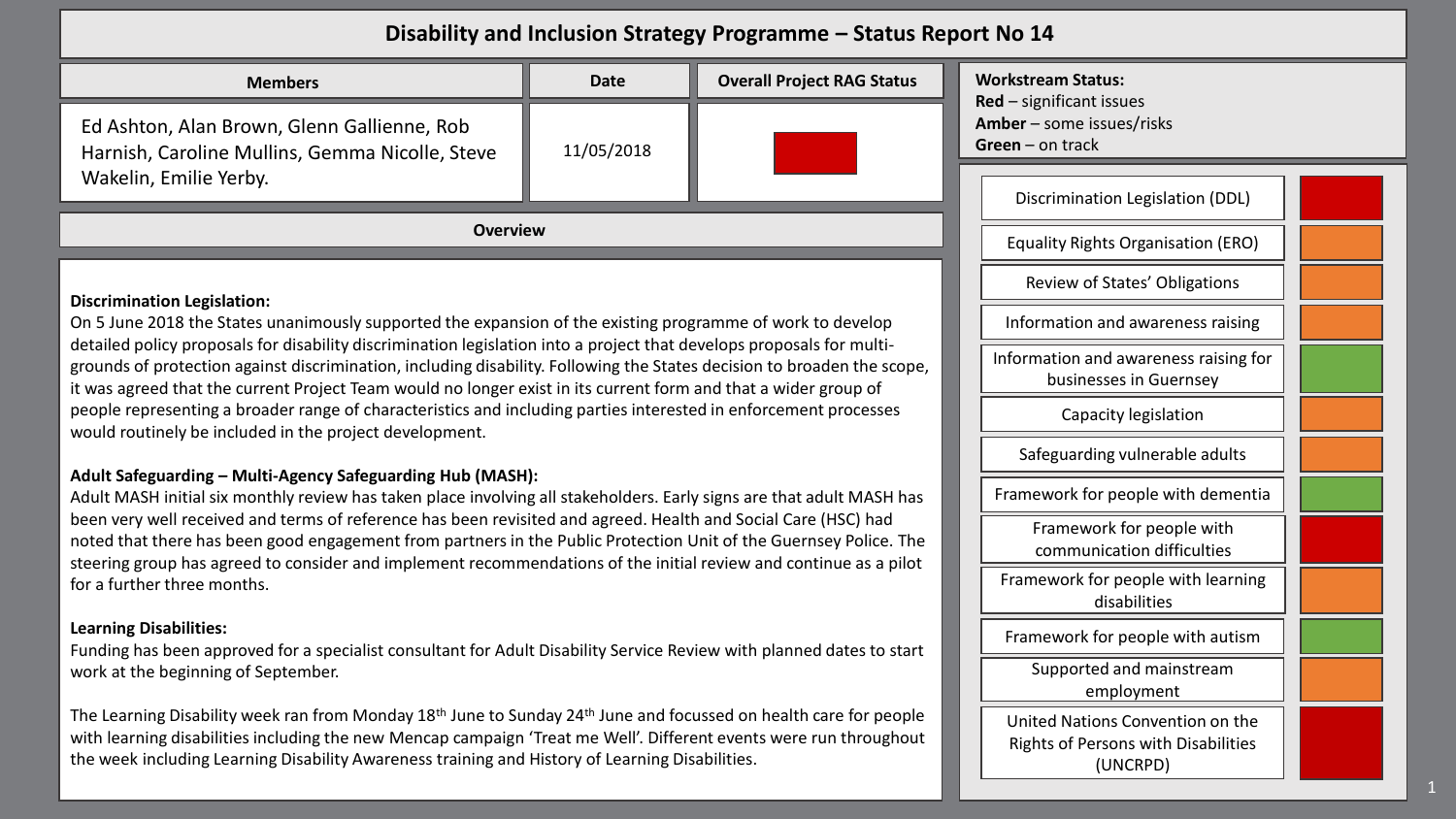# Disability & Inclusion Strategy Programme Board – Status Report - Workstreams

| <b>Discrimination Legislation</b> | <b>Current Status</b>                                                                                                                                                                                                                                                                                                                                                                                                                                                                                                                                                                                                                                                                                                                                                                                                                                                                                                                                                                                                                                                                                                                                                                                                                                                                                                                                                                                                                                                                                                                                               | <b>Next Period</b>                                                                                                                                                                                                                                                                                                                                                                                                                                                                                                                                                                                                                                                                                                                                                                     |
|-----------------------------------|---------------------------------------------------------------------------------------------------------------------------------------------------------------------------------------------------------------------------------------------------------------------------------------------------------------------------------------------------------------------------------------------------------------------------------------------------------------------------------------------------------------------------------------------------------------------------------------------------------------------------------------------------------------------------------------------------------------------------------------------------------------------------------------------------------------------------------------------------------------------------------------------------------------------------------------------------------------------------------------------------------------------------------------------------------------------------------------------------------------------------------------------------------------------------------------------------------------------------------------------------------------------------------------------------------------------------------------------------------------------------------------------------------------------------------------------------------------------------------------------------------------------------------------------------------------------|----------------------------------------------------------------------------------------------------------------------------------------------------------------------------------------------------------------------------------------------------------------------------------------------------------------------------------------------------------------------------------------------------------------------------------------------------------------------------------------------------------------------------------------------------------------------------------------------------------------------------------------------------------------------------------------------------------------------------------------------------------------------------------------|
| ESS<br>Project Lead:              |                                                                                                                                                                                                                                                                                                                                                                                                                                                                                                                                                                                                                                                                                                                                                                                                                                                                                                                                                                                                                                                                                                                                                                                                                                                                                                                                                                                                                                                                                                                                                                     |                                                                                                                                                                                                                                                                                                                                                                                                                                                                                                                                                                                                                                                                                                                                                                                        |
| <b>Target Completion Date:</b>    | Attended GDA meeting on 17 May to discuss the question of<br>broadening the scope of the project to cover multiple grounds of<br>protection.                                                                                                                                                                                                                                                                                                                                                                                                                                                                                                                                                                                                                                                                                                                                                                                                                                                                                                                                                                                                                                                                                                                                                                                                                                                                                                                                                                                                                        | • Enter into Consultancy Agreement with NUI Galway.<br>Recruit Project Support Officer.<br>Meet representatives of proposed protected grounds in small                                                                                                                                                                                                                                                                                                                                                                                                                                                                                                                                                                                                                                 |
| <b>RAG Status:</b><br>$\bullet$   | Entered into discussions with P&R regarding securing additional<br>resources for the project if the scope were broadened.<br>Received quotes from NUI Galway for the consultancy services<br>necessary for the next phases of the project, both disability/carers<br>only and multiple grounds<br>Summarised consultation feedback regarding the question of<br>whether to broaden the scope of disability discrimination<br>legislation project to cover multiple grounds of protection for<br>Committee consideration.<br>• On 5 June 2018 obtained unanimous States support for broadening<br>the scope of the project via an amendment to the P&R Plan placed<br>by the President and Vice President of the Committee.<br>Following the above States decision, the Project Plan, the<br>Communications Strategy and the Communications Plan for<br>current stages of the project were updated.<br>Obtained a tender exception for the consultancy support necessary<br>for the next phases of the project.<br>Prepared draft Consultancy Agreement between the States of<br>Guernsey and NUI Galway.<br>Drs Quinlivan and Buckley commenced work to identify<br>systematically which sections of the Irish and Australian Acts could<br>be brought together into a single coherent Ordinance which would<br>cover multiple grounds of protection; including identification of<br>those sections which might be controversial or require<br>modification (either to fit the Guernsey context or to address<br>issues which have arisen in Ireland or Australia). | groups as referred to in current status.<br>• Meet employment lawyers and business representatives as<br>referred to in current status<br>Meet States HR representatives regarding policy consideration<br>from a States perspective.<br>Subject to Committee approval, carry out a targeted consultation<br>with 'users' of the existing Sex Discrimination Ordinance<br>(business, appellants, employment lawyers) to gain a better<br>understanding of what they feel is working particularly well that<br>we want to preserve in the new structure, as well as suggestions<br>for change.<br>Continue work to develop a preferred enforcement operating<br>model.<br>Commence communications across the States regarding<br>compliance and potential exceptions.<br>$\overline{2}$ |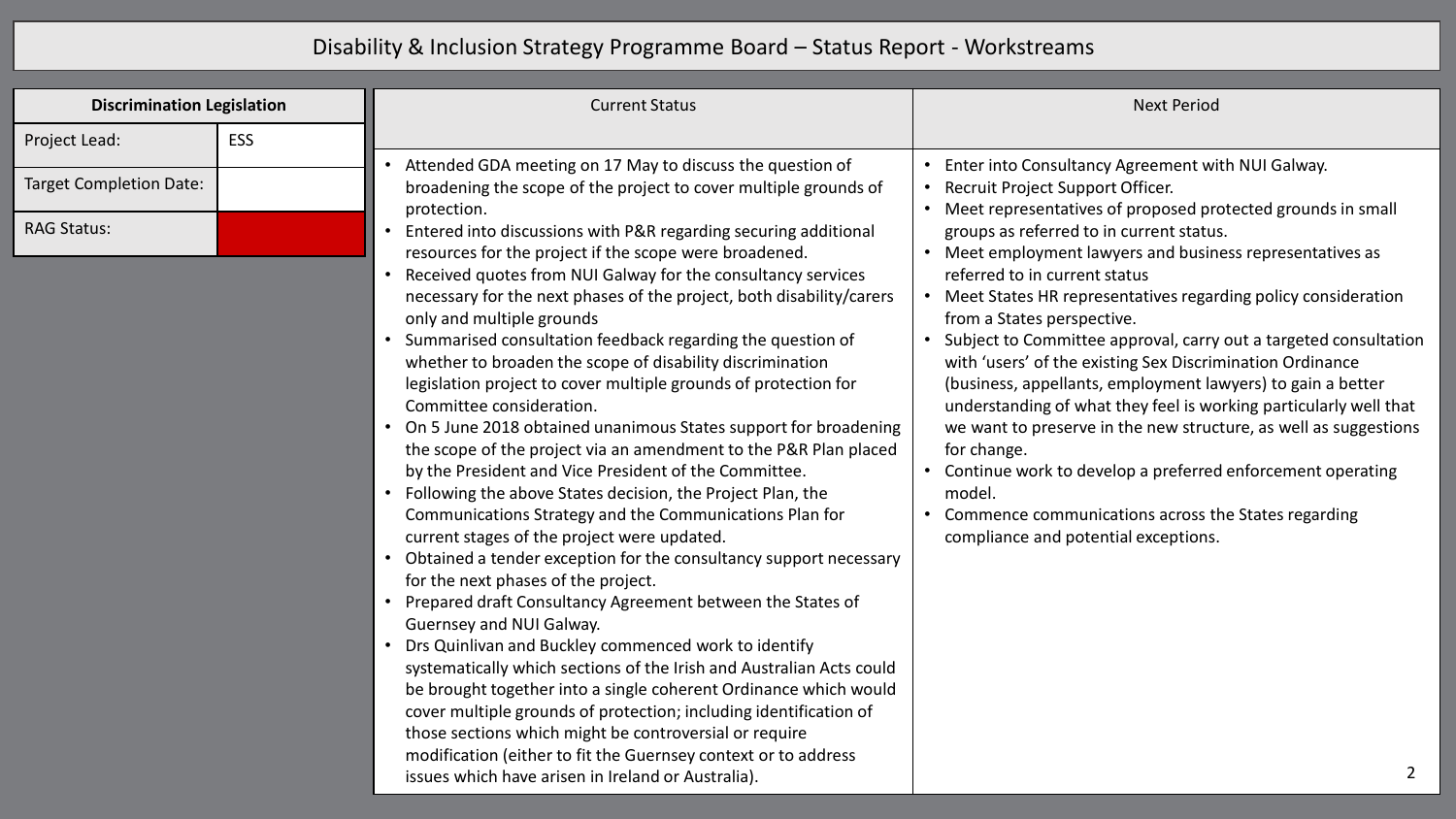| Discrimination Legislation cont'd (I) | <b>Current Status</b>                                                                                                                                                                                                                                                                                                                                                                                                                                                                                                                                                                                                                                                                                                                                                                                                                                                                                                                                                                                                                                                                                                                                                                                                                                                                                                                                                                                                                                                                                                                                                                                           | <b>Next Period</b> |
|---------------------------------------|-----------------------------------------------------------------------------------------------------------------------------------------------------------------------------------------------------------------------------------------------------------------------------------------------------------------------------------------------------------------------------------------------------------------------------------------------------------------------------------------------------------------------------------------------------------------------------------------------------------------------------------------------------------------------------------------------------------------------------------------------------------------------------------------------------------------------------------------------------------------------------------------------------------------------------------------------------------------------------------------------------------------------------------------------------------------------------------------------------------------------------------------------------------------------------------------------------------------------------------------------------------------------------------------------------------------------------------------------------------------------------------------------------------------------------------------------------------------------------------------------------------------------------------------------------------------------------------------------------------------|--------------------|
|                                       | • Held final Project Team meeting on 21 June 2018 at which it was<br>agreed that:<br>o The Project Team would no longer exist in its current form<br>and would not expect to meet routinely to review policy<br>papers.<br>o A wider group of people representing a broader range of<br>characteristics and including parties interested in<br>enforcement processes would routinely be included in the<br>project development;<br>o This group of people would be kept up to date by email<br>about key developments, be engaged on key topics and<br>communications that are of particular interest to them and<br>be invited to undertake workshops with the Committee at<br>key junctures to input into key policy decisions.<br>Above decision subsequently endorsed by Committee.<br>Commenced work to identify a full-time Project Support Officer.<br>Prepared budget submission for 2019.<br>Working closely with ERO Project Lead, continued research,<br>options analysis and consultation with stakeholders towards<br>development of a preferred enforcement structure, including:<br>o Joint meeting of the ERO Project Team and the<br>Discrimination Legislation Project Team to discuss various<br>enforcement models;<br>o Attended a meeting the Employment and Discrimination<br>Tribunal to provide an update on the project and invite<br>Panel Members' view regarding the preferred enforcement<br>model arising from the joint Project Team meeting referred<br>to above;<br>o Met representatives of St James Chambers and the Greffe<br>to discuss potential enforcement mechanisms. |                    |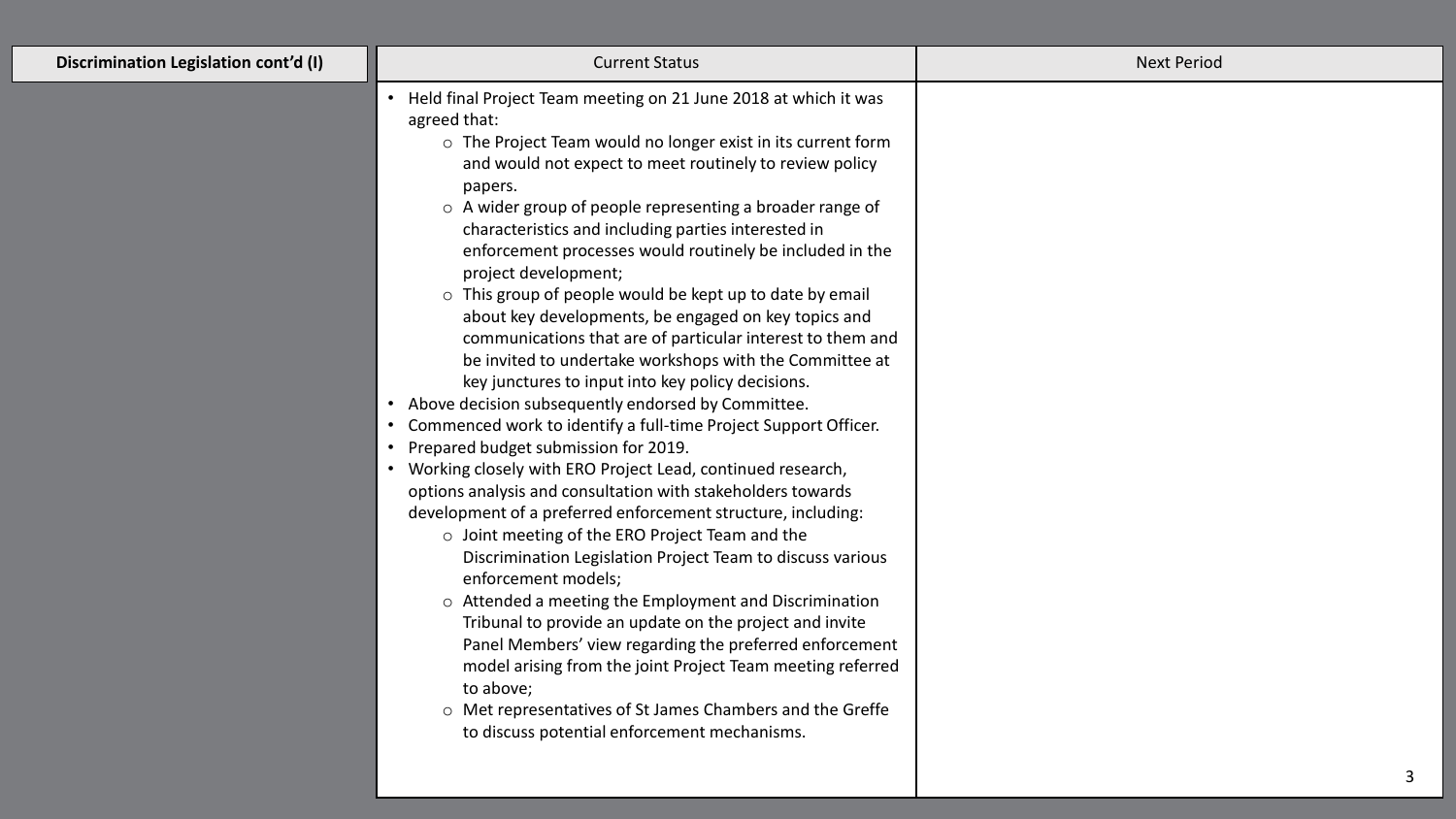| Discrimination Legislation cont'd (II)    |     | <b>Current Status</b>                                                                                                                                                                                                                                                                                                                                                                                                                                                                                                                                                                                                                                                                                                                                                                                                                                                                                              | <b>Next Period</b>                                                                                                                                                                                   |
|-------------------------------------------|-----|--------------------------------------------------------------------------------------------------------------------------------------------------------------------------------------------------------------------------------------------------------------------------------------------------------------------------------------------------------------------------------------------------------------------------------------------------------------------------------------------------------------------------------------------------------------------------------------------------------------------------------------------------------------------------------------------------------------------------------------------------------------------------------------------------------------------------------------------------------------------------------------------------------------------|------------------------------------------------------------------------------------------------------------------------------------------------------------------------------------------------------|
|                                           |     | Started arranging small group meeting with representatives of the<br>proposed protected grounds to provide an introduction to the<br>work, what is happening with the project now and to encourage<br>groups to begin to think about some of the aspects of the law<br>which might practically affect them (definitions of protected<br>characteristics and exceptions)<br>Started arranging a meeting with employment lawyers and<br>business representatives who have previously been involved in the<br>project to discuss any initial points of concern from their<br>perspective and whether they have any thoughts on the strengths<br>or weaknesses of the existing Sex Discrimination Ordinance.<br>Met Chief Executive of GET to provide an update on the project.<br>$\bullet$<br>Attended Ogier's event on 23 May - 'Disability discrimination in<br>the Channel Islands - staying ahead of the curve'. |                                                                                                                                                                                                      |
|                                           |     |                                                                                                                                                                                                                                                                                                                                                                                                                                                                                                                                                                                                                                                                                                                                                                                                                                                                                                                    |                                                                                                                                                                                                      |
| <b>Equality Rights Organisation (ERO)</b> |     | <b>Current Status</b>                                                                                                                                                                                                                                                                                                                                                                                                                                                                                                                                                                                                                                                                                                                                                                                                                                                                                              | <b>Next Period</b>                                                                                                                                                                                   |
| Project Lead:                             | ESS | Sixth ERO Project Team meeting was held.                                                                                                                                                                                                                                                                                                                                                                                                                                                                                                                                                                                                                                                                                                                                                                                                                                                                           | • Further consultation on ERO functions and best model for                                                                                                                                           |
| <b>Target Completion Date:</b>            |     | Mapped potential ERO functions in relation to Employment<br>Relations Service and Employment & Discrimination Tribunal.                                                                                                                                                                                                                                                                                                                                                                                                                                                                                                                                                                                                                                                                                                                                                                                            | Guernsey, which will inform business case development.<br>Second meeting with UK Ministry of Justice in relation to                                                                                  |
| <b>RAG Status:</b>                        |     | Held joint meeting of ERO and Equality Legislation project teams to<br>discuss most appropriate ERO and model for Guernsey.<br>Presented ERO and legislation direction of travel to Employment &<br>$\bullet$<br>Discrimination Tribunal panel members.<br>Discussed ERO considerations in relation to conventions with<br>External Relations and UK Ministry of Justice.<br>Began liaising with human rights commissions in Overseas<br>Territories as part of research into EROs in other jurisdictions.<br>Business case development.<br>$\bullet$                                                                                                                                                                                                                                                                                                                                                              | Overseas Territories EROs followed by further consultation with<br>OT's EROs directly.<br>• Continued consultation with existing bodies and stakeholders.<br>• Further development of business case. |
|                                           |     |                                                                                                                                                                                                                                                                                                                                                                                                                                                                                                                                                                                                                                                                                                                                                                                                                                                                                                                    |                                                                                                                                                                                                      |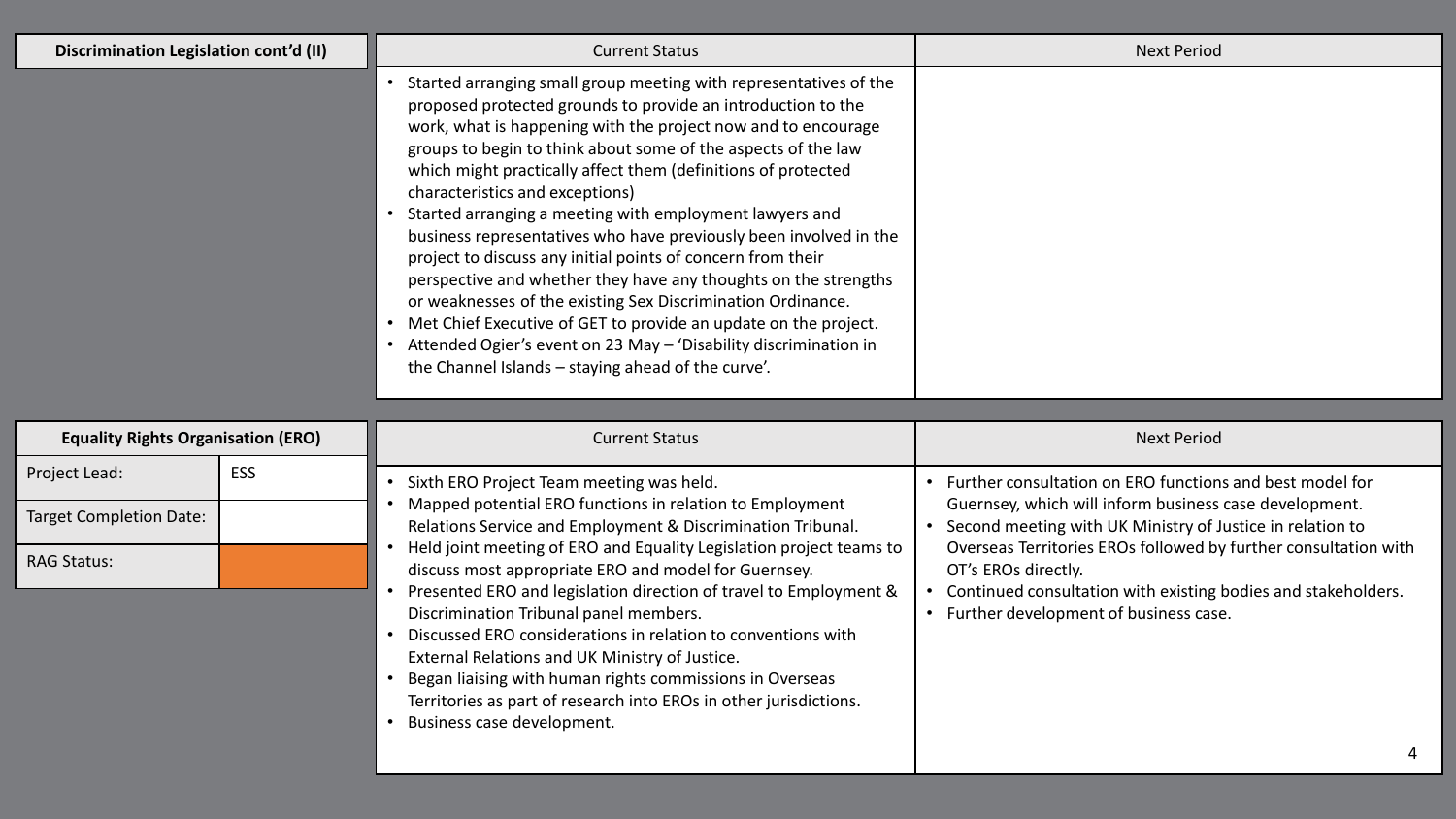| <b>Review of States' Obligations</b>                                          |            | <b>Current Status</b>                                                                                                                                                                                                                                                                                                                                                                                                                                                                                                                                                                                      | <b>Next Period</b>                                                                                                          |
|-------------------------------------------------------------------------------|------------|------------------------------------------------------------------------------------------------------------------------------------------------------------------------------------------------------------------------------------------------------------------------------------------------------------------------------------------------------------------------------------------------------------------------------------------------------------------------------------------------------------------------------------------------------------------------------------------------------------|-----------------------------------------------------------------------------------------------------------------------------|
| Project Lead:                                                                 | <b>ESS</b> | Each Committee continues to identify tasks to deliver on each                                                                                                                                                                                                                                                                                                                                                                                                                                                                                                                                              | • Project Board to review Committee reports at next Project Board<br>meeting on 8 <sup>th</sup> August.                     |
| <b>Target Completion Date:</b>                                                |            | action with appropriate timescales.<br>Each Committee has submitted a report to the Project Board.                                                                                                                                                                                                                                                                                                                                                                                                                                                                                                         |                                                                                                                             |
| <b>RAG Status:</b>                                                            |            |                                                                                                                                                                                                                                                                                                                                                                                                                                                                                                                                                                                                            |                                                                                                                             |
| <b>Information &amp; awareness raising</b>                                    |            | <b>Current Status</b>                                                                                                                                                                                                                                                                                                                                                                                                                                                                                                                                                                                      | <b>Next Period</b>                                                                                                          |
| Project Lead:                                                                 | ESS        | Saffery Rotary Walk took place on 9 <sup>th</sup> June. Wheelchair users were                                                                                                                                                                                                                                                                                                                                                                                                                                                                                                                              | DisabledGo to visit Guernsey and carry out Hybrid access guides<br>and Street Guide for the High Street in St Peter Port.   |
| <b>Target Completion Date:</b>                                                |            | able to complete the part of the walk from Bordeaux to Town. This<br>was the third year that wheelchair users could partake in the walk                                                                                                                                                                                                                                                                                                                                                                                                                                                                    | • Arrange a work experience day with DisabledGo for local<br>residents to find out more about how DisabledGo survey a venue |
| <b>RAG Status:</b>                                                            |            | and has helped enable disabled people to be fully included in<br>society.                                                                                                                                                                                                                                                                                                                                                                                                                                                                                                                                  | and experience surveying a venue themselves.<br>DisabledGo to attend a scouts meeting to give a short                       |
|                                                                               |            | Dropped kerbs and blister paving installed in Le Truchot to enable<br>easier access to businesses in the area.<br>• Access created in Castel Road car park earth bank which provides<br>safer access from Northside to Bordeaux area.<br>• There are currently 23 organisations signed up to the Employer's<br>Disability Charter across a diverse range of sectors including<br>finance; charities; retail; construction; education; utilities and<br>government. The most recent businesses to have signed up include<br>- GSPCA, KPMG, GROW, Waitrose, Channel Seaways and the CIPD<br>Guernsey Branch. | presentation/interactive session about who DisabledGo are,<br>what they do and why access information is important.         |
| <b>Information and Awareness Raising for</b><br><b>Businesses in Guernsey</b> |            | <b>Current Status</b>                                                                                                                                                                                                                                                                                                                                                                                                                                                                                                                                                                                      | <b>Next Period</b>                                                                                                          |
| Project Lead:                                                                 | <b>ESS</b> | This workstream is in the implementation phase.<br>It is acknowledged that further updates will be required for                                                                                                                                                                                                                                                                                                                                                                                                                                                                                            | • GET to continue providing training and support on the Good<br>Practice Guide.                                             |
| <b>Target Completion Date:</b>                                                |            | business which become part of the Information and Awareness                                                                                                                                                                                                                                                                                                                                                                                                                                                                                                                                                | • Further awareness raising to be part of communications plan and                                                           |
| <b>RAG Status:</b>                                                            |            | Raising workstream.                                                                                                                                                                                                                                                                                                                                                                                                                                                                                                                                                                                        | included in the information and awareness raising workstream.                                                               |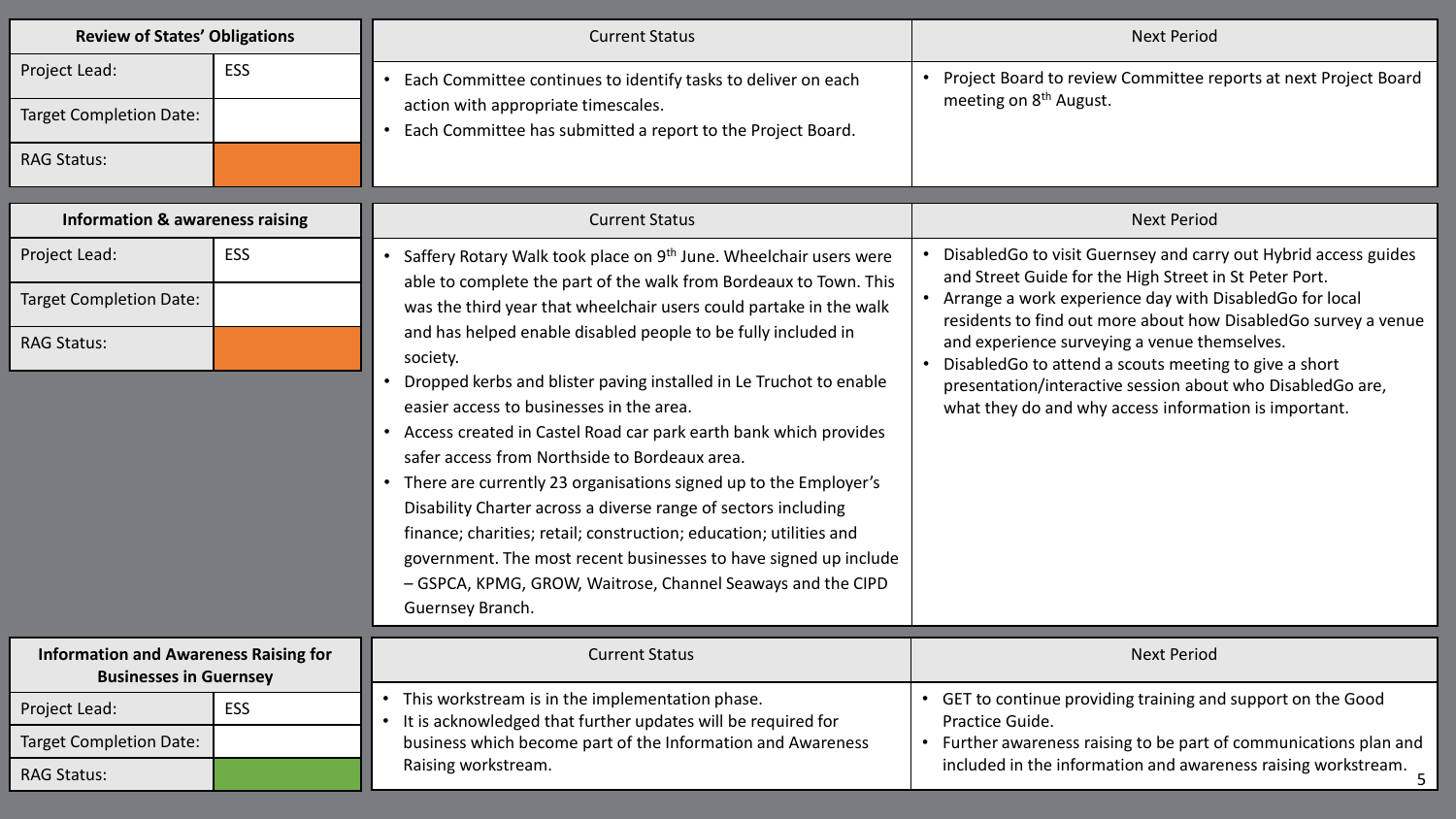| <b>Capacity Legislation</b>                                           |            | <b>Current Status</b>                                                                                                                                                                                                                                                                                                                                                                                                                                                                                                                                                                                                                                                                                                                                                                                                                                                                                                                                                                                          | <b>Next Period</b>                                                                                                                                                                                                                                                      |
|-----------------------------------------------------------------------|------------|----------------------------------------------------------------------------------------------------------------------------------------------------------------------------------------------------------------------------------------------------------------------------------------------------------------------------------------------------------------------------------------------------------------------------------------------------------------------------------------------------------------------------------------------------------------------------------------------------------------------------------------------------------------------------------------------------------------------------------------------------------------------------------------------------------------------------------------------------------------------------------------------------------------------------------------------------------------------------------------------------------------|-------------------------------------------------------------------------------------------------------------------------------------------------------------------------------------------------------------------------------------------------------------------------|
| Project Lead:<br><b>Target Completion Date:</b><br><b>RAG Status:</b> | <b>HSC</b> | Meetings have taken place with the Greffier and also with<br>Safeguarding Lead to discuss proposals for Lasting Powers of<br>Attorney. These have been largely accepted and we have<br>appreciated their comments, which have been incorporated into<br>proposals.<br>• Proposals for Protective Authorisations Scheme (for people<br>deprived of their liberty) have been drawn up. We recognise that<br>there will need to be consultation on the proposals.<br>Summary report been written.                                                                                                                                                                                                                                                                                                                                                                                                                                                                                                                 | • Work on replacing 2015 draft Policy Letter with an updated<br>version and timescales.<br>• Further consultation with CHSC staff and others is being<br>undertaken to ensure that the frameworks being put in place will<br>be as effective and efficient as possible. |
| <b>Adult Safeguarding</b>                                             |            | <b>Current Status</b>                                                                                                                                                                                                                                                                                                                                                                                                                                                                                                                                                                                                                                                                                                                                                                                                                                                                                                                                                                                          | <b>Next Period</b>                                                                                                                                                                                                                                                      |
| Project Lead:                                                         | <b>HSC</b> |                                                                                                                                                                                                                                                                                                                                                                                                                                                                                                                                                                                                                                                                                                                                                                                                                                                                                                                                                                                                                |                                                                                                                                                                                                                                                                         |
| <b>Target Completion Date:</b>                                        |            | Adult MASH initial six monthly review has taken place involving all<br>stakeholders.                                                                                                                                                                                                                                                                                                                                                                                                                                                                                                                                                                                                                                                                                                                                                                                                                                                                                                                           | • Adult MASH steering group meeting to be arranged in three<br>months to review MASH pilot.<br>Multi-agency information sharing protocol around children and                                                                                                            |
| <b>RAG Status:</b>                                                    |            | Early signs are that adult MASH has been very well received, TOR<br>has been revisited and agreed.<br>• HSC has noted that there has been good engagement from partners<br>in the Public Protection Unit of the Guernsey Police.<br>• Steering group has agreed to consider and implement<br>recommendations of the initial review and continue as a pilot for a<br>further three months.<br>Review working of the adult MASH on a dynamic basis - ongoing.<br>Drafting of new ordinance around ASG remains an ongoing item for<br>the agenda and future options (including pan-island arrangements)<br>are being considered. Initial meetings have taken place with<br>safeguarding partners in Jersey to discuss potential future joint<br>arrangements.<br>• A workshop has taken place to finalise the interface between<br>Serious Incidents and Adult Safeguarding processes. The recently<br>reviewed HSC Adult Safeguarding and HSC SI Policies will both be<br>updated to reflect the agreed pathway. | adults at risk to be finalised.<br>Draft HSC MARAC policy to be sent out for consultation.<br>$\bullet$                                                                                                                                                                 |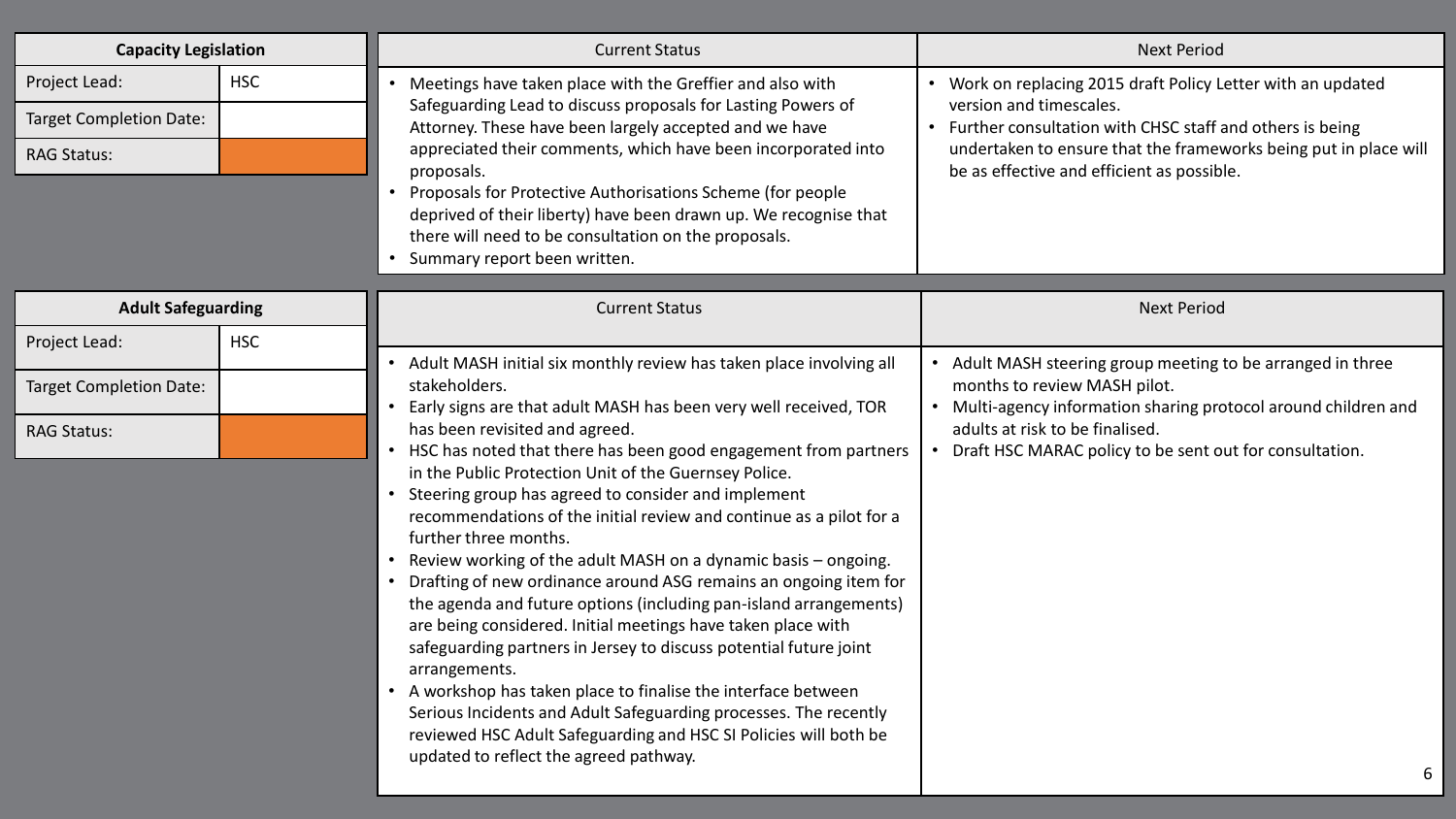| <b>Adult Safeguarding cont'd</b>          |            | <b>Current Status</b>                                                                                                                                                                                                                                                                                                                                                                                                                                                                                                                                                                                                                                                                                                                                                                                                                                                                                                                                            | <b>Next Period</b>                                   |
|-------------------------------------------|------------|------------------------------------------------------------------------------------------------------------------------------------------------------------------------------------------------------------------------------------------------------------------------------------------------------------------------------------------------------------------------------------------------------------------------------------------------------------------------------------------------------------------------------------------------------------------------------------------------------------------------------------------------------------------------------------------------------------------------------------------------------------------------------------------------------------------------------------------------------------------------------------------------------------------------------------------------------------------|------------------------------------------------------|
|                                           |            | The new Adult Safeguarding Lead had been appointed and will be<br>in post from 30 July 2018.<br>HSC is currently preparing to recruit a new Lead Nurse for<br>$\bullet$<br>Safeguarding.<br>A new Service Manager for Safeguarding and Quality Assurance<br>has been appointed and moved in post on 1 <sup>st</sup> June 2018. The<br>Service Manager will have responsibility for the new safeguarding<br>unit which included the Adult Safeguarding Lead and all quality<br>assurance activity in safeguarding.<br>Multi-agency information sharing protocol around children and<br>families has been re-drafted and is currently being finalised.<br>Although originally intended to include information sharing<br>around adults at risk this is now being worked on as a separate<br>document which is an ongoing piece of work.<br>The new draft HSC Multi-Agency Risk Assessment Conference<br>(MARAC) Policy and Procedure is currently being finalised. |                                                      |
| <b>Framework for people with Dementia</b> |            | <b>Current Status</b>                                                                                                                                                                                                                                                                                                                                                                                                                                                                                                                                                                                                                                                                                                                                                                                                                                                                                                                                            | <b>Next Period</b>                                   |
| Project Lead:                             | <b>HSC</b> | The workstream is in the implementation phase and reports each                                                                                                                                                                                                                                                                                                                                                                                                                                                                                                                                                                                                                                                                                                                                                                                                                                                                                                   | To progress the action plan and report in Quarter 3. |
|                                           |            | quarter.                                                                                                                                                                                                                                                                                                                                                                                                                                                                                                                                                                                                                                                                                                                                                                                                                                                                                                                                                         |                                                      |

| Project Lead:           | <b>HSC</b>                                           | The workstream is in the implementation phase and reports each | To progress the action plan and report in Quarter 3. |
|-------------------------|------------------------------------------------------|----------------------------------------------------------------|------------------------------------------------------|
| Target Completion Date: | Framework<br>written. In<br>implementation<br>phase. | quarter.                                                       |                                                      |
| <b>RAG Status:</b>      |                                                      |                                                                |                                                      |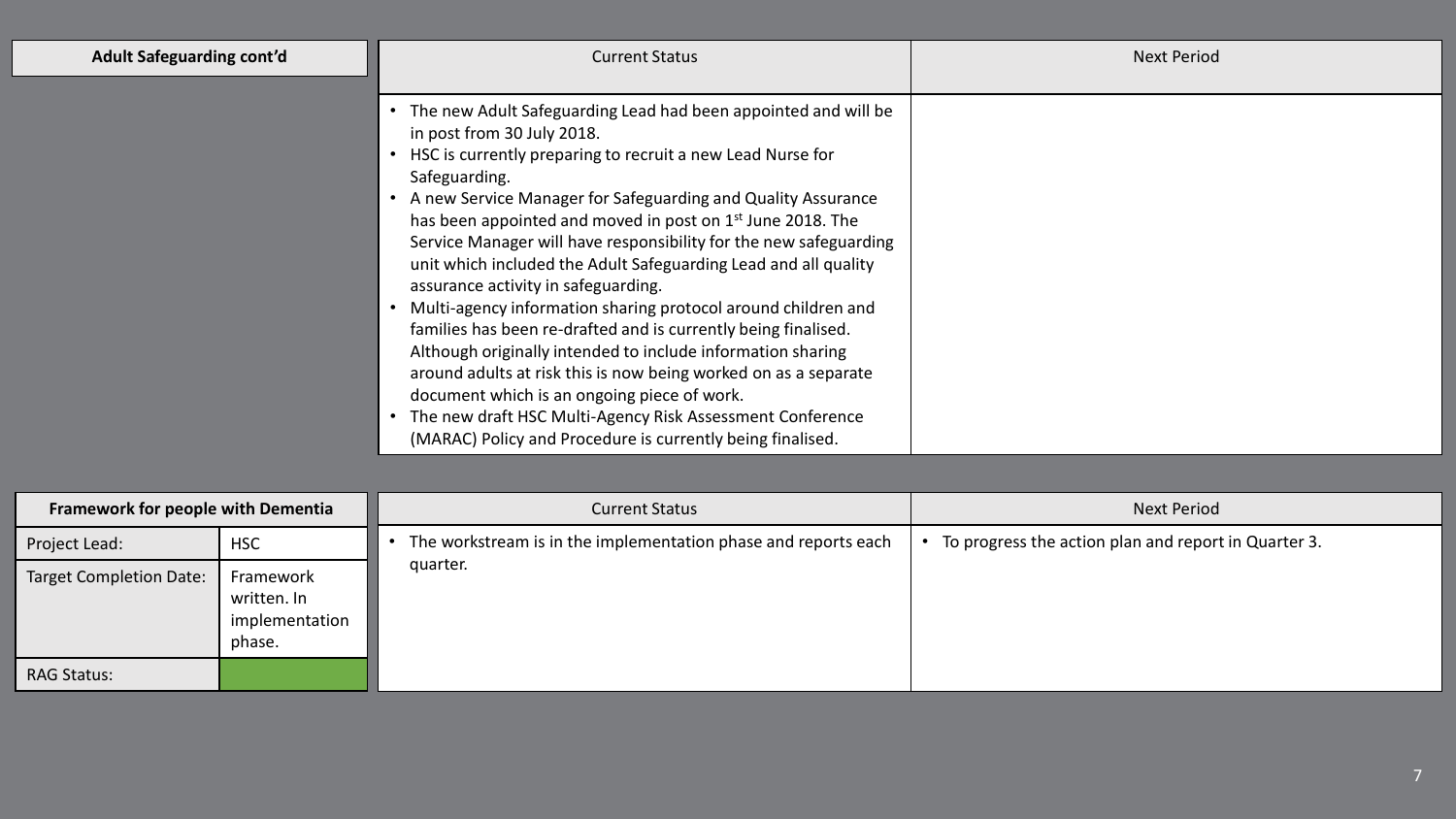| Framework for people with<br><b>Communication Difficulties</b> |                        | <b>Current Status</b>                                                                                                                                                                                                                                                                                                                                                                                              | <b>Next Period</b>                                                                                                               |
|----------------------------------------------------------------|------------------------|--------------------------------------------------------------------------------------------------------------------------------------------------------------------------------------------------------------------------------------------------------------------------------------------------------------------------------------------------------------------------------------------------------------------|----------------------------------------------------------------------------------------------------------------------------------|
| Project Lead:                                                  | <b>HSC</b>             | Awaiting resource allocation - no progress to report                                                                                                                                                                                                                                                                                                                                                               | • No actions planned                                                                                                             |
| <b>Target Completion Date:</b>                                 | Awaiting<br>resources. |                                                                                                                                                                                                                                                                                                                                                                                                                    |                                                                                                                                  |
| <b>RAG Status:</b>                                             |                        |                                                                                                                                                                                                                                                                                                                                                                                                                    |                                                                                                                                  |
|                                                                |                        |                                                                                                                                                                                                                                                                                                                                                                                                                    |                                                                                                                                  |
| Framework for people with Learning<br><b>Disabilities</b>      |                        | <b>Current Status</b>                                                                                                                                                                                                                                                                                                                                                                                              | <b>Next Period</b>                                                                                                               |
| Project Lead:                                                  | <b>HSC</b>             | • Funding approved for specialist consultant for Adult Disability<br>Service Review                                                                                                                                                                                                                                                                                                                                | • To plan for September visit and to continue developing project<br>plan and timelines in line with the business case submitted. |
| <b>Target Completion Date:</b>                                 |                        | Phone conference with Consultant and planned dates to start work<br>(beginning of September).<br>Learning Disabilities week was on 18-24 June and focussed on<br>healthcare for people with learning disabilities including the new<br>Mencap Campaign 'Treat me Well'. Different events were run<br>throughout the week including Learning Disability Awareness<br>training and History of Learning Disabilities. |                                                                                                                                  |
| <b>RAG Status:</b>                                             |                        |                                                                                                                                                                                                                                                                                                                                                                                                                    |                                                                                                                                  |
|                                                                |                        |                                                                                                                                                                                                                                                                                                                                                                                                                    |                                                                                                                                  |
|                                                                |                        |                                                                                                                                                                                                                                                                                                                                                                                                                    |                                                                                                                                  |
| <b>Framework for people with Autism</b>                        |                        | <b>Current Status</b>                                                                                                                                                                                                                                                                                                                                                                                              | <b>Next Period</b>                                                                                                               |
| Project Lead:                                                  | <b>HSC</b>             | Autism Workshops took place with Professor Gillberg, Richard                                                                                                                                                                                                                                                                                                                                                       | • To progress the action plan and report in Quarter 3.                                                                           |
| <b>Target Completion Date:</b>                                 | Framework<br>written.  | Mills, Kitty Stewart and Gillian Gamble delivering two sessions over<br>two days to a wide audience of families, professionals, clinicians<br>and managers, on up-to date research and current thinking around<br>autism.                                                                                                                                                                                          |                                                                                                                                  |
| <b>RAG Status:</b>                                             |                        |                                                                                                                                                                                                                                                                                                                                                                                                                    |                                                                                                                                  |